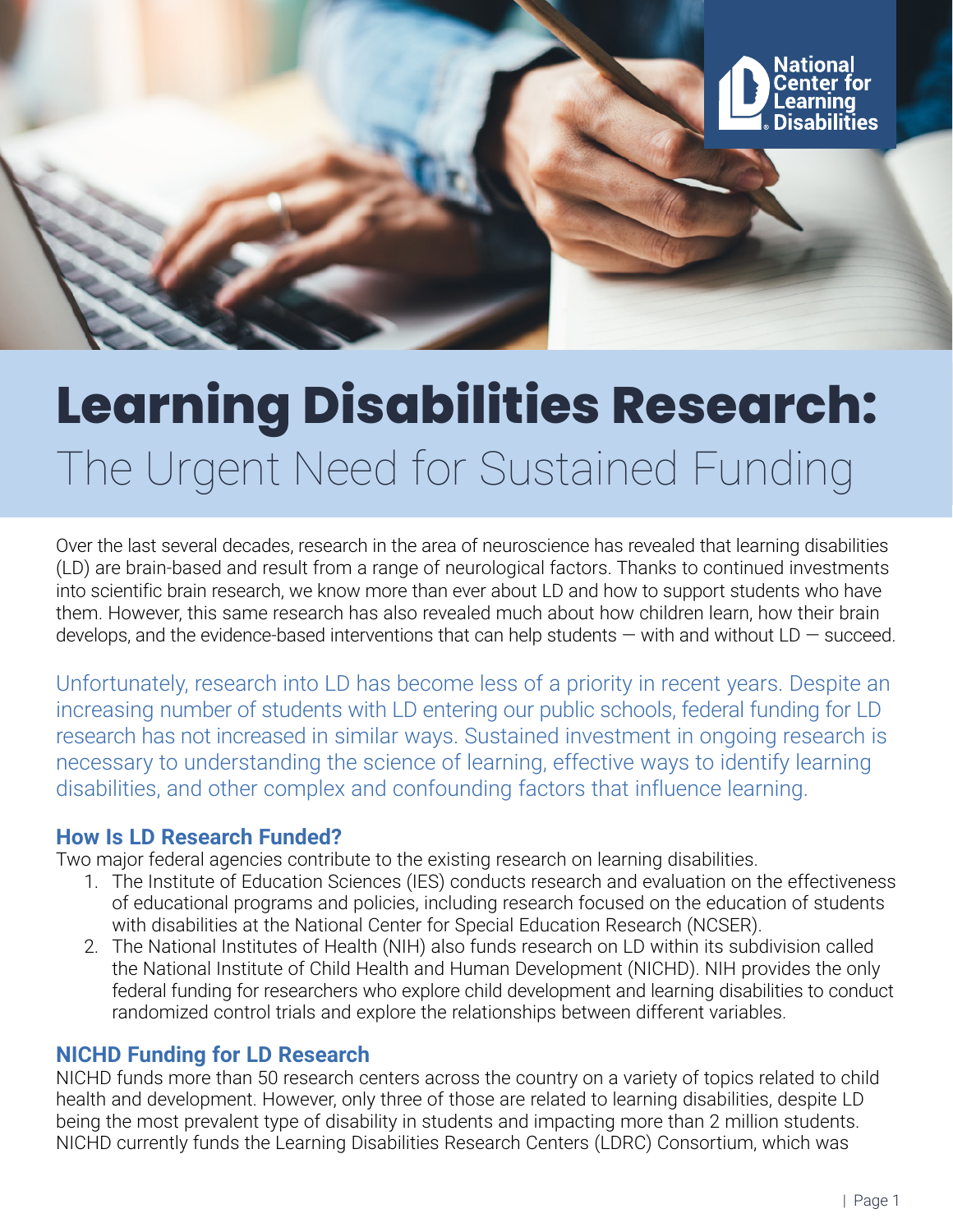established in 1989. The LDRCs are tasked with developing new knowledge about the causes and developmental course of learning disabilities impacting reading and writing. Importantly, LDRC research provided key data when IDEA was reauthorized in 2004, providing research that allowed states to consider new approaches to identifying learning disabilities.

There are currently three research centers:

- 1. Florida State University, Tallahassee: NIH Multidisciplinary Learning Disabilities Center
- 2. University of Colorado, Boulder: Colorado Learning Disabilities Research Center
- 3. University of Houston: Texas Center for Learning Disabilities

NICHD also funds Learning Disabilities Innovation Hubs, which are smaller projects that address understudied populations and research topics affecting learning disabilities, including the juvenile offender population, math comorbidity, reading development, and more. The LD Innovation Hubs are funded through NICHD's Child Development and Behavior Branch. While there were previously four sites funded, only three sites currently exist:

- 1. Baylor College of Medicine
- 2. Florida State University
- 3. Vanderbilt University

# **Snapshots of Innovative LD Research**

Each research center currently has about five or six ongoing projects that have resulted in significant contributions to the field in areas of policy and practice. A few examples of novel research projects are highlighted below.

### **National Data Repository**

A \$3 million NIH grant enabled Florida State University researchers to build a first-of-its-kind national data repository, called LDbase, containing decades of knowledge about learning disabilities. The goal is that by combining datasets, reaching a sample of about 200,000 children nationwide, researchers will be able to answer more questions about learning disabilities than they would using each dataset alone. This repository will be able to accelerate research on LD. The lead researchers compiling LDbase expect that it will help determine the most valid way to figure out if a child has a reading disability.

#### **Learning Disabilities and English Learners**

The research centers in both Florida and Texas seek to more closely examine the intersection between learning disabilities and English learners (ELs), including the study of non-mainstream language environments. A current Florida State project is the first to apply innovative modeling to study influences among reading, math, self-regulation, and language status. Prior to 2018, there was relatively little research addressing middle school ELs with persistent reading difficulties, which is a current focus area of the Texas Center for Learning Disabilities. This center has identified evidence-based approaches to teaching ELs with or at risk for reading disabilities, including recommendations for instruction that are relevant to both policy and practice.

#### **Classification and Intervention**

Other contributions to the field include research at the Texas Center for Learning Disabilities that has shown that IQ is not a strong predictor of response to intervention (RTI), and that looking for discrepancies between IQ tests and achievement scores (also called the "discrepancy" approach) is not sufficient for identification. Further findings from studies on RTI have indicated that students with reading difficulties required more intensive interventions prior to middle school. Both research projects have had implications for policy and practice, as districts are allowed to use the RTI process to help determine eligibility for special education and are no longer required to use the "discrepancy" approach under IDEA's 2004 reauthorization.